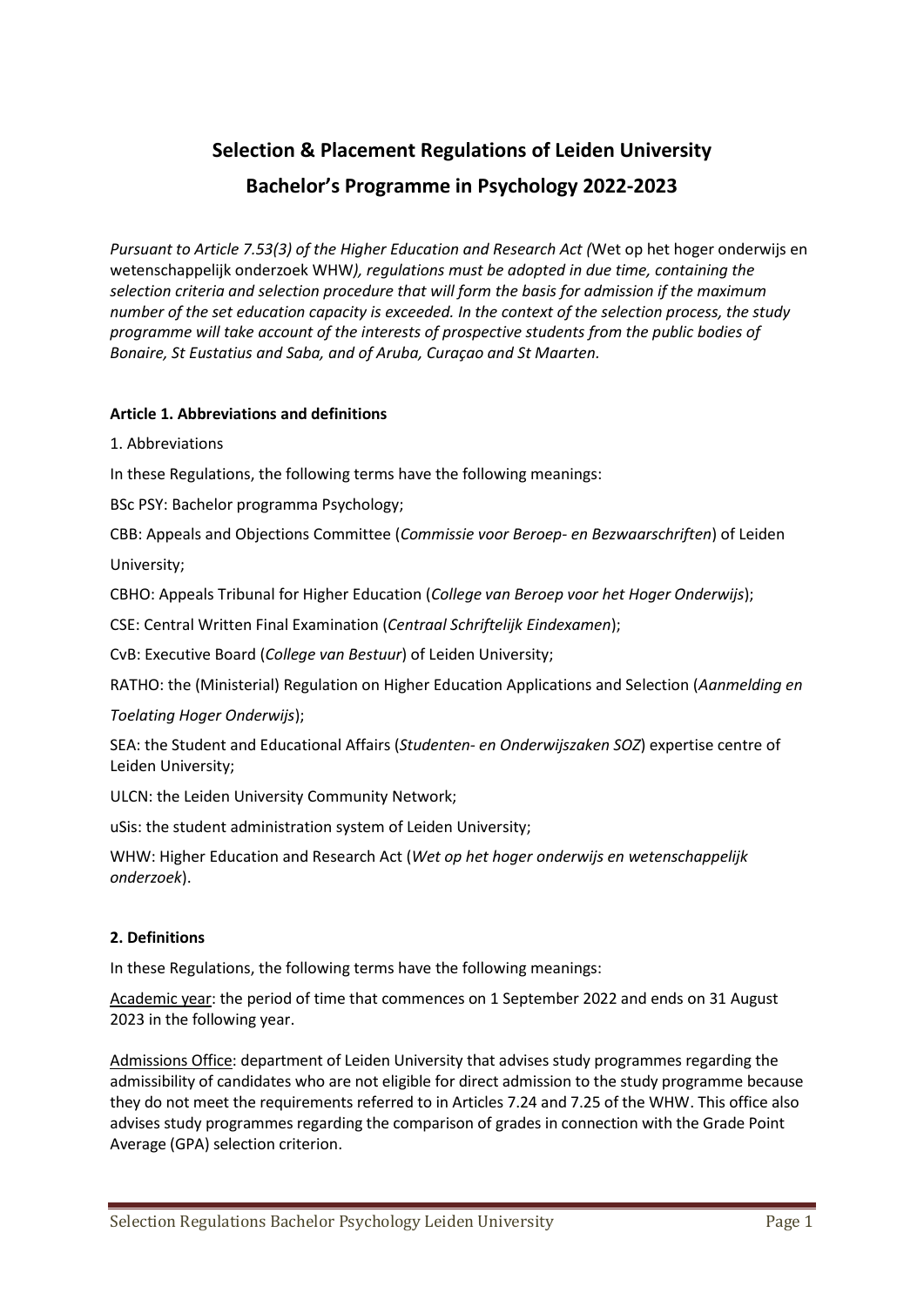Assessment Plan: the plan that describes at least:

- − how the average grades are converted to an average grade (see Article 7.5). The basic principle is that candidates with a Dutch previous education and international candidates must have equal opportunities.
- − how the Online Assessment is compiled and how the scores of the Online Assessment are converted to the final score for the Online Assessment.

Application portal (uSis): the portal within uSis in which candidates can view information relating to their Application, Admission and Enrolment (*Aanmelding, Toelating en Inschrijving*) and (if necessary) submit their request for admission.

Candidate: a person who has applied via Studielink to take part in the selection for the study programme in Psychology delivered by Leiden University, with the intention of enrolling for this study programme.

Faculty Board: the Faculty Board of the Faculty of Social and Behavioural Sciences.

Grade List HAVO final examination: an extract from the diploma register of DUO (Education Executive Agency), which clearly shows all the subjects passed and grades attained, or the final list of the HAVO (senior general secondary education) examination, issued by a recognised educational institution, signed and dated.

Grade List International previous education: a document issued by a recognised educational institution, signed and dated, which shows all subjects and grades, to at least one decimal place, for which a final examination was taken. If the candidate has not yet taken a final examination, the transition report will be used.

Grade List VWO SE-grades 15 January 2022 (grades obtained up to and including 14-1-2022): a document issued by a recognised Dutch educational institution, which states the SE-grades (schoolexamencijfers), to one decimal place, obtained up to 14 January 2022.

Grade List VWO final examination: an extract from the diploma register of DUO (Education Executive Agency), which clearly shows all the subjects passed and grades attained, or the final list of the VWO (pre-university education) examination, issued by a recognised educational institution, signed and dated.

Online Assessment: online module which is used to examine candidates. Candidates can prepare for the Online Assessment by participating in the Self Study Module.

Pre-University College Leiden: the programme designated as such by Leiden University.

Proof of Admission: a document made out in the candidate's name, within the meaning of the RATHO, issued on behalf of the Executive Board in the form of an e-mail message from Studielink, which proves that the candidate has gone through the selection procedure and has been allocated a place within the set teaching capacity. The candidate will also have to prove that he/she has met the previous education requirements.

Ranking list: a document in which the candidates who participated in the selection are placed in sequence on the basis of the results they obtained in the selection, in descending order from a high result to a lower result.

Ranking number: the number that corresponds to the candidate's place on the list referred to in Article 8.

Selection Committee: the committee referred to in Article 2 for the bachelor's programme in Psychology, whose members are appointed by the Faculty Board.

Self Study Module: online module which can be used to prepare for the Online Asssessment.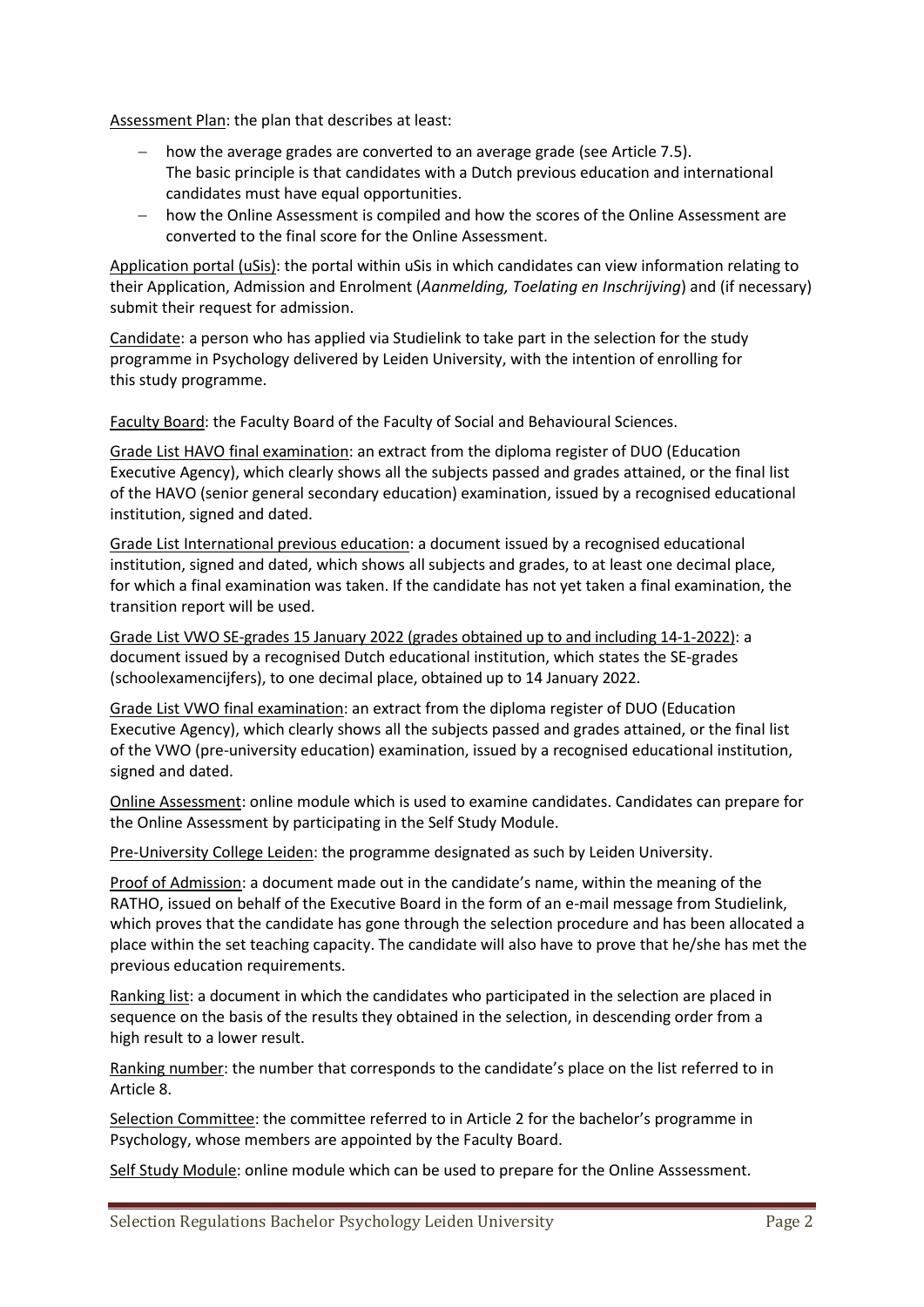Selection & Placement portal (S&P portal, uSis): the portal within uSis in which candidates can submit the following documents for the selection process:

- Grade lists VWO
- Request for the use of special facilities, in connection with a disability
- Diploma / proof of participation pre-University College Leiden

Studielink: the joint online application and enrolment system of all the universities of applied sciences and research universities.

Study programme: the bachelor's programme in Psychology delivered by Leiden University.

ULCN account: personal account within ULCN, which is issued after a person registers in uSis and which can also be used by people who have made a (preliminary) application for a study programme within Leiden University, to already gain access to functionalities within this network that relate to the application process.

uSis number: is the same as the student number or university ID card number; a unique number within uSis that every (prospective) student receives after applying and, if the enrolment is completed, is the number under which that student's enrolment details and study results are recorded.

#### **Article 2. Authority for selection**

1. The authority for selection and placement conferred on the Executive Board by virtue of Article 7.53 WHW has been mandated by the Executive Board to the Faculty Board, and sub-mandated to the Selection Committee.

2. The Selection Committee advises the Faculty Board on how the provisions of these Regulations should be applied, and on whether or not to select and place a candidate. The Faculty Board establishes a definitive ranking list*.*

#### **Article 3. Administrative rules for application Bachelor Psychology**

1. A candidate can apply for the selection procedure once per academic year.

2. A candidate can apply for the selection procedure a maximum of two times, insofar as previous participation has not resulted in enrolment for the study programme, and regardless of the selection criteria previously used in the candidate's case.

3. Selection will take place according to the criteria referred to in Article 7.

4. A maximum of 600 full-time places are available for the academic year.

5. If a candidate has not complied with the rules for participating in the selection for the academic year, or has not complied with them in full or in the prescribed manner, before 31 January 2022, as described on the following website: [https://www.universiteitleiden.nl/en/education/study](https://www.universiteitleiden.nl/en/education/study-programmes/bachelor/psychology/admission-and-application)[programmes/bachelor/psychology/admission-and-application](https://www.universiteitleiden.nl/en/education/study-programmes/bachelor/psychology/admission-and-application)

Then he/she will not be able to participate in the selection for this academic year. This will be notified to the candidate by the Faculty Board. The rules for participation in the selection include, in any case:

- **-** supplying the correct personal details on the basis of which the candidate's identity can be verified;
- **-** submitting a request for admission, in the case of candidates who are not directly admissible;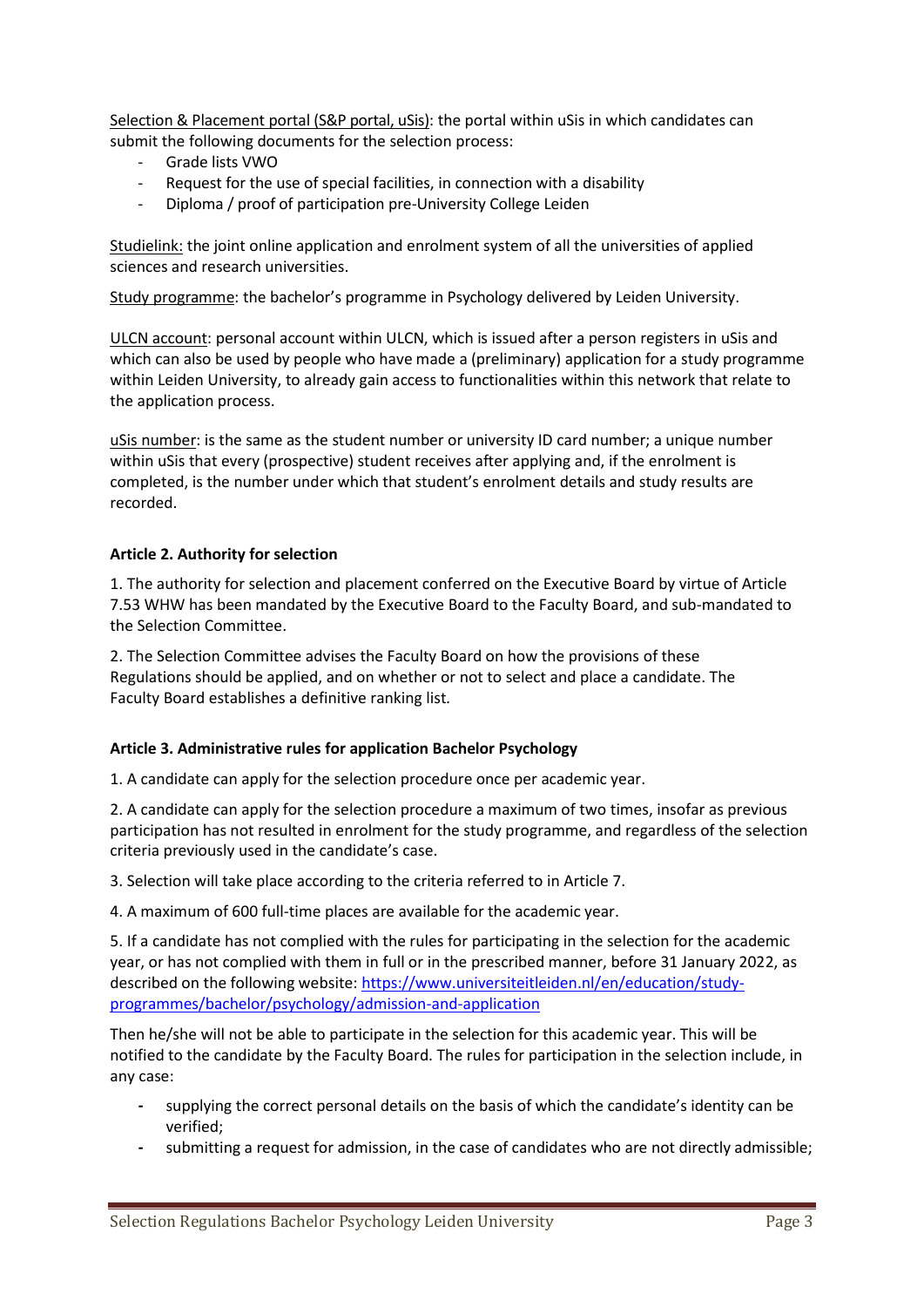- **-** uploading required documents in the Selection & Placement portal for candidates who are directly admissible, and
- **-** submitting grades of the secondary education in the online form by candidates with a Dutch HAVO or VWO education.

6. The personal details of a candidate, including the selection details, which become available in the context of the selection, will be processed in a way that is consistent with the aim of selecting candidates pursuant to Article 7.53 of the WHW.

7. The personal and selection details of a candidate whose selection procedure has resulted in enrolment at Leiden University will be retained in the student's file for 10 years, for the purposes of longitudinal research within the Institute of Psychology, and will be treated confidentially and not disclosed to any third parties. The personal details concerned are the following:

- **-** name, sex, date of birth and uSis number;
- **-** the year in which the candidate participated in the procedure for selection;
- **-** details of the previous education, including the average grade for the stated subjects;
- **-** whether the candidate was selected or not in that year, and also the ranking number and information about how the candidate scored on the individual selection criteria.

8. The personal details will be processed for the benefit of the programme. Article 21 of the GDPR offers the opportunity to object to the use of personal data. The various interests at play will be reconsidered, taking into account the specific situation in question. Candidates should submit a GDPR objection to the Executive Board, for the attention of the Legal Affairs Department: [secretariaat-jz@bb.leidenuniv.nl.](mailto:secretariaat-jz@bb.leidenuniv.nl) There are further rights to which candidates may also have recourse – on certain conditions: the right to view the personal data, the right to amend the data if these are factually incorrect or incomplete, the right to have data removed, and the right to restrict the processing of data. Candidates can direct requests to exercise these rights to the Data Protection Officer: [privacy@bb.leidenuniv.nl.](mailto:privacy@bb.leidenuniv.nl)

#### **Article 4. Application for selection in Studielink and uSis**

1. A candidate who wishes to participate in the selection of the study programme at Leiden University must apply for this in due time, up to and including 15 January 2022 at 23.59 hours CET, via Studielink.

2. Candidates are personally responsible for complying promptly with instructions and information sent by Leiden University via Studielink and uSis.

3. The information, notifications and decisions provided during the selection procedure will be sent via the candidate's address details (postal address and e-mail address) as held by Studielink. The candidate must ensure that the correct postal address and the current and functioning e-mail address are held by Studielink at all times.

4. If a candidate does not apply in due time, he/she will receive a message "enrolment application rejected" via Studielink. If the candidate so wishes, he/she can generate an e-mail showing the time of his/her application, after 15 January 2022. A candidate who has not submitted an enrolment application via Studielink by 15 January 2022 at the latest, and still wishes to participate in a selection procedure of a study programme at Leiden University, must submit a request to this effect to the Faculty Board. This request must be sent by e-mail via [bachelorpsychology@fsw.leidenuniv.nl.](mailto:bachelorpsychology@fsw.leidenuniv.nl)

5. The Faculty Board will decide whether a candidate who has submitted a request to this effect after 15 January 2022 will be admitted to the selection procedure. In order to still be allowed to participate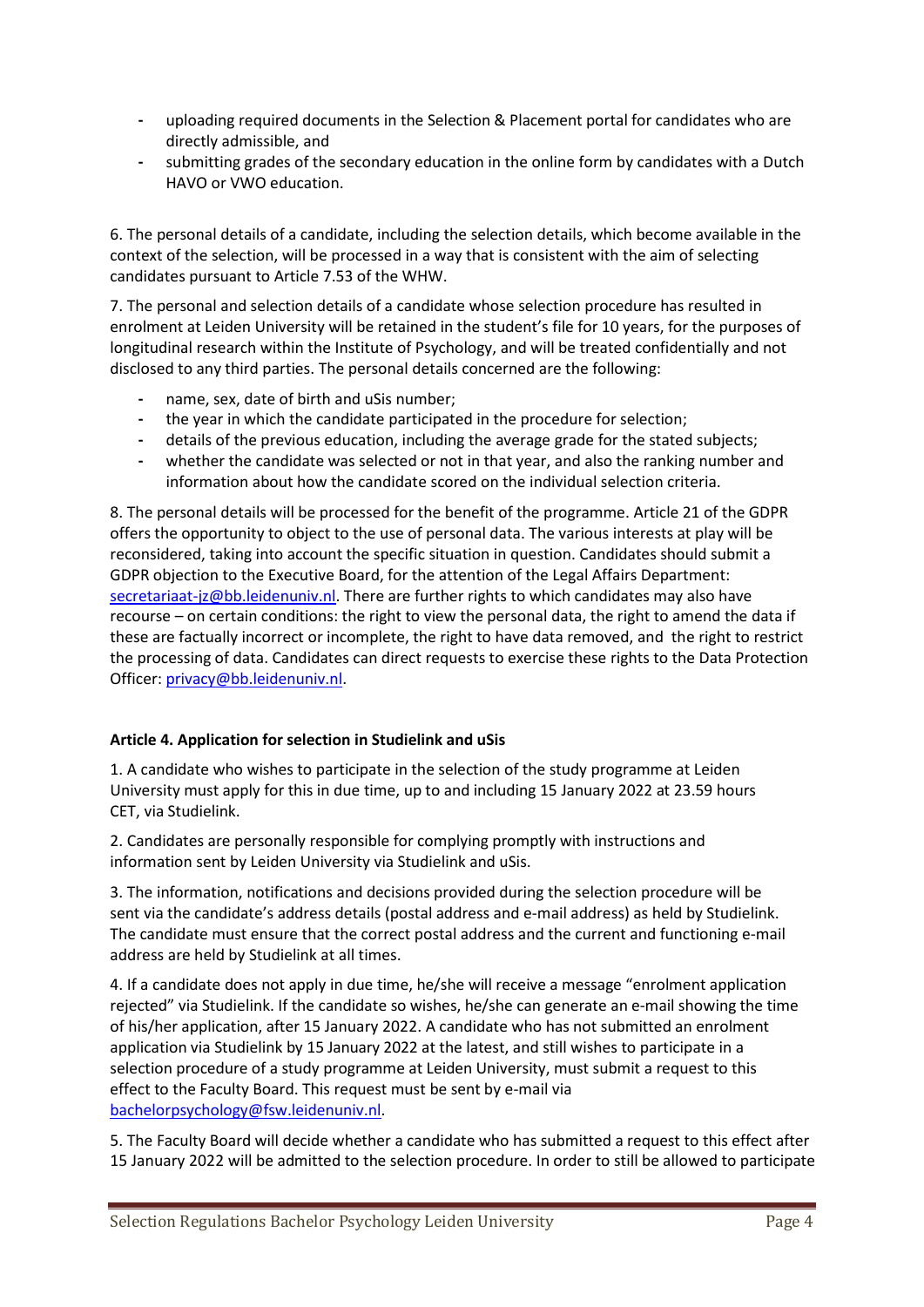in a selection procedure after 15 January 2022, all of the following conditions must in any case have been met:

- **-** the candidate was demonstrably unable to submit the enrolment application in due time during the period from 1 October 2021 up to and including 15 January 2022;
- **-** the candidate submitted the request as soon as possible after 15 January 2022;
- **-** the selection of the study programme that the candidate wishes to take has not yet started;
- **-** refusal to allow participation in the selection would constitute an exceptional case of extreme unfairness.

6. A request as referred to in the fourth paragraph must be accompanied by one or more items of documentary evidence, proving that the candidate was unable to submit an enrolment application in due time via Studielink.

7. A candidate who wishes to make use of special facilities, in connection with a disability, such as dyslexia, must notify this via the Selection & Placement portal when submitting the application before 31 January 2022 and must substantiate this request with documentation (medical or psychological statement).

8. Participants in the Pre-University College Leiden must supply the diploma (if the candidate already has this) or proof of participation before 31 January 2022 23.59 hours CET via the Selection & Placement portal.

9. If the candidate does not comply with the rules for participating in the selection for the academic year 2022-2023, or does not comply with them in full or in the prescribed manner, as described in the following website [https://www.universiteitleiden.nl/en/education/study](https://www.universiteitleiden.nl/en/education/study-programmes/bachelor/psychology/admission-and-application)[programmes/bachelor/psychology/admission-and-application](https://www.universiteitleiden.nl/en/education/study-programmes/bachelor/psychology/admission-and-application)

Then his/her participation will terminate. The candidate will be notified by the Faculty Board. At least the following must have been arranged:

- **-** submission of the required data such as descripted in Article 3.5 and
- **-** completion of the Online Assessment

## **Article 5. Withdrawal of application for selection**

1. An application that has been withdrawn by the candidate via Studielink no later than 15 January 2022 at 23.59 hours will be regarded as cancelled within the meaning of the RATHO.

2. A candidate who does not meet the previous education requirements as referred to in the RATHO can submit a request to have the application cancelled up to and including 31 August 2022 via [studentenadm@sea.leidenuniv.nl.](mailto:studentenadm@sea.leidenuniv.nl) The request must be accompanied by an item of documentary evidence showing that the candidate has failed his/her examination(s), or does not meet the previous education requirements in another way. The request will be handled by SEA before 1 October 2022.

3. A candidate who has withdrawn his/her application for the selection will receive a written confirmation of this via Studielink.

4. Candidates who withdraw their application after 15 January 2022 at 23.59 hours have used one application attempt (chance of participation).

Candidates who do not meet the previous education requirements after 31 August 2022 have used one application attempt (chance of participation), unless the second paragraph of this Article is applicable.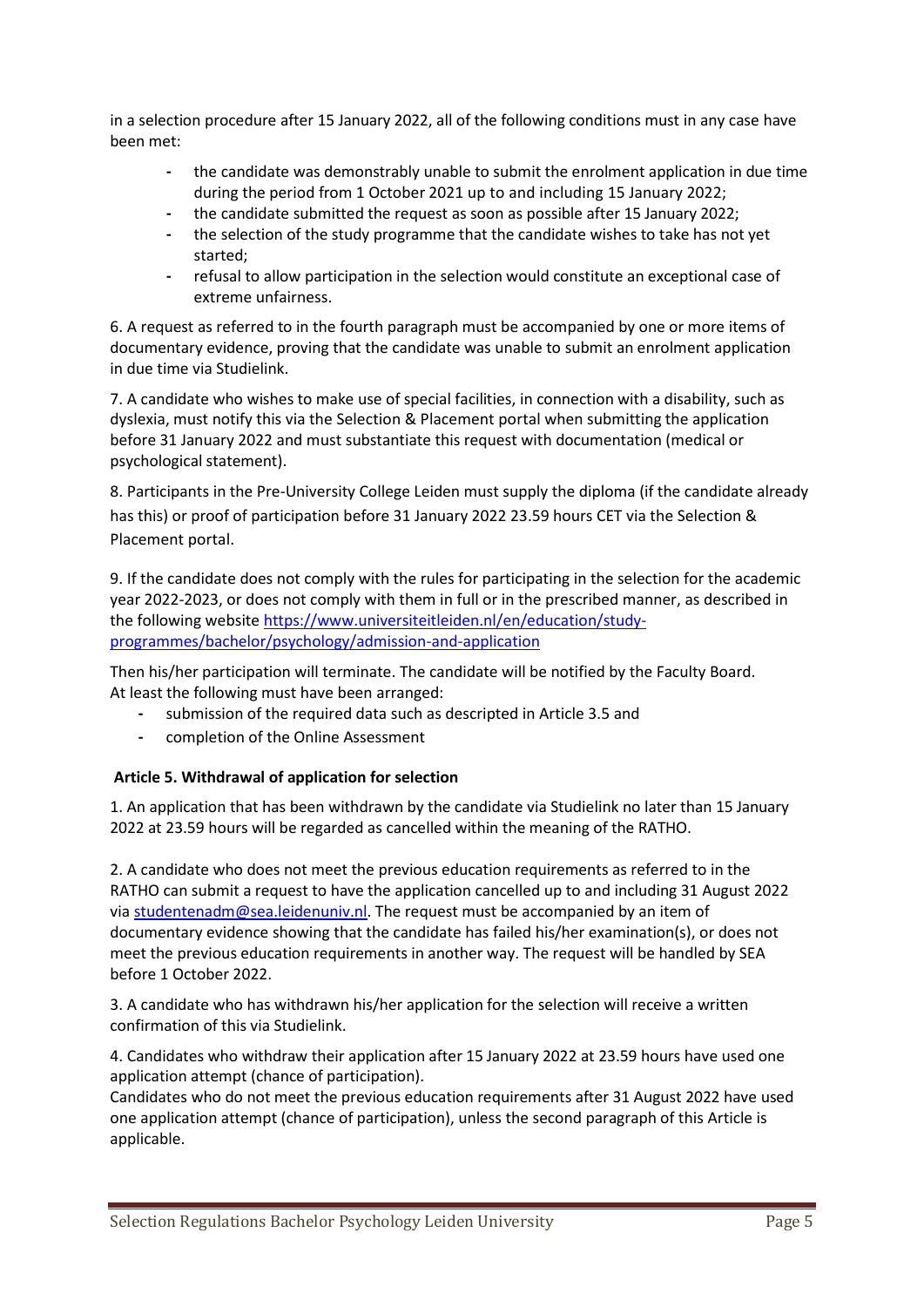#### **Article 6. Admission of candidates who are not directly admission (for instance, holders of an international diploma)**

1. The admission requirements relate to the previous education (pre-university education (VWO); for international candidates: level comparable to VWO) and Dutch/English language skills, as mentioned in the OER. A diploma from an International School, or comparable international education provided in the Netherlands, will be regarded as a diploma obtained outside the Netherlands.

2. Candidates who are not directly admissible must submit a request for admission via the application portal before 31 January 2022 23.59 hours CET.

3. The Admissions Office of Leiden University will advise the Psychology study programme about the candidate's admissibility and level. If there is any doubt about whether a candidate meets the requirements (due to a non-standard previous education), the Admission Committee will be consulted.

4. Candidates who do not meet the admission requirements, and are therefore not admissible, will be sent a reasoned decision regarding this.

## **Article 7. Selection criteria and selection procedure**

1.For the selection, the Executive Board, on the proposal of the Faculty Board, has established the following selection criteria and instruments.

For making the selection, the study programme uses the following criteria:

- **-** Average grade, see Article 7.5
- **-** Result of Online Assessment

For making the selection, the study programme uses the following instruments:

- **-** Grade List; the grade list must be submitted via uSis
- **-** For the Online Assessment, the learning management system Brightspace is used.

2. The selection procedure takes place in 1 round.

3. The period of the Self Study Module and the date of the Online Assessment, will be designated by the study programme or the Faculty Board. Since the Assessment is online, no special provisions have been made for candidates who, according to the details in the Municipal Personal Records Database (GBA), come from the Caribbean and (other) international students.

4. If candidates are otherwise engaged on the day of the Online Assessment, due to attending a selection day for another study programme, or due to other compelling circumstances, they can contact the Selection Committee before 20-2-2022 via [bachelorpsychology@fsw.leidenuniv.nl.](mailto:bachelorpsychology@fsw.leidenuniv.nl) In the e-mail, the candidate must send one or more items of documentary evidence with which he/she proves these circumstances.

5. The ranking number will be determined as follows:

- **-** 60% Average grade secondary education:
	- For candidates with a Dutch education: based on the Grade List VWO final examination or Grade List HAVO final examination or, if the candidate has not yet taken an examination, the Grade List VWO SE-grades (grades up to and including 14- 1-2022);
	- For candidates with an international education: based on the Grade List International previous education
- **-** 40% Results of Online Assessment.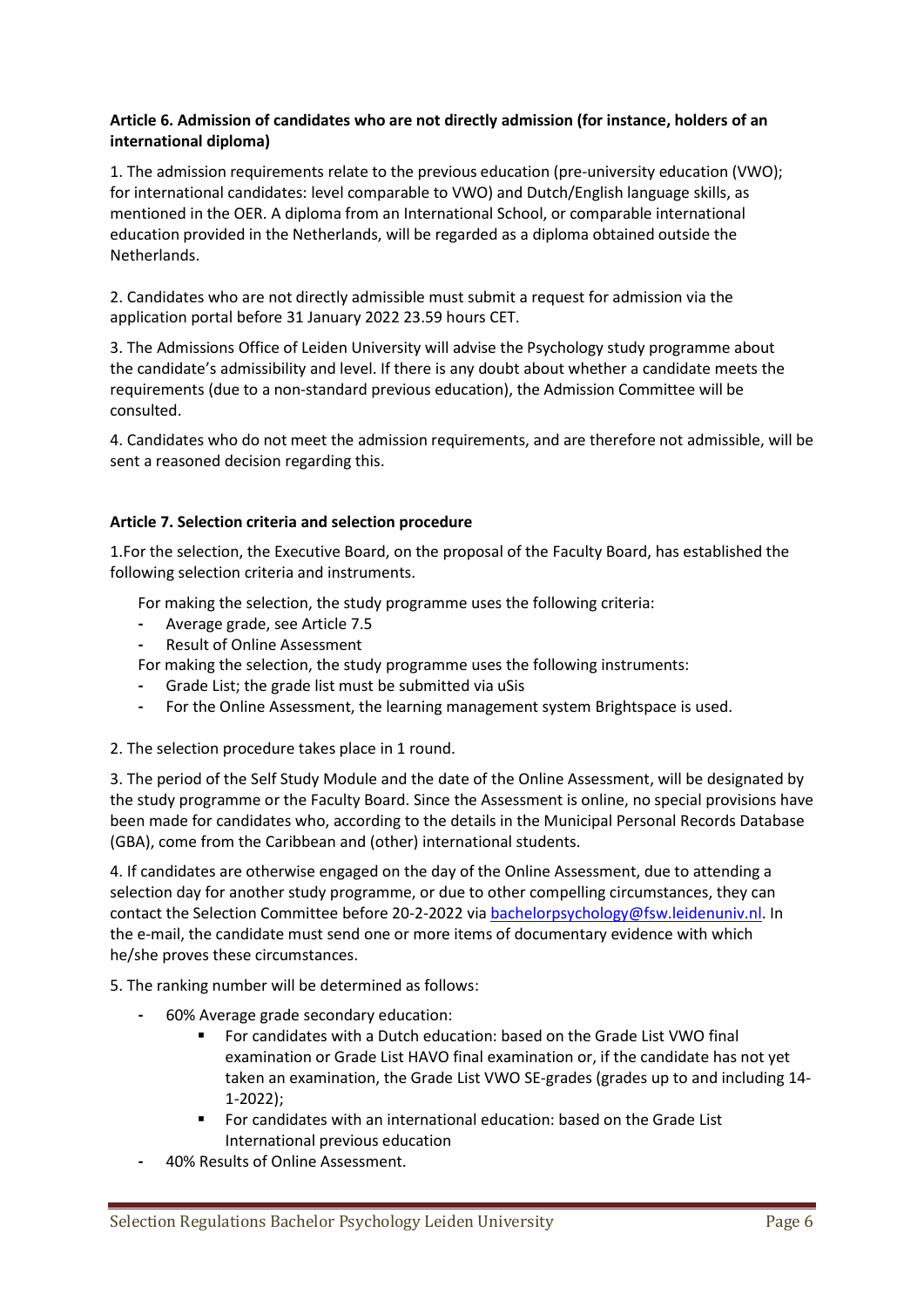#### **Article 8. Ranking number and ranking list**

1. The Faculty Board will establish the ranking list on the basis of the results of the selection no later than 1 April 2022.

2. The Faculty Board determines the ranking list as follows:

- **-** the candidates who participated in the selection are ranked on the basis of the average grade of the secondary school (60%) and the results of the Online Assessment (40%). The outcome of this calculation is the final score of the selection.
- **-** the candidates who obtained a diploma from Pre-University College Leiden, who notified this and fulfilled the other administrative obligations according to these Regulations, will have one extra point added to their final score.
- **-** The Selection Committee will then draw up the list of ranking numbers.

3. The Faculty Board will supply the ranking list to SEA no later than 1 April 2022. SEA will place the definitive ranking list in Studielink no later than 14 April 2022.

4. Insofar as the candidate participated in the selection, he/she will be notified of his/her awarded ranking number via Studielink on 15 April 2022. The Faculty Board will send the related reasons to the candidate on or after 15 April 2022.

5. The candidate has received a place if his/her awarded ranking number falls within the teaching capacity as stated in Article 3.4.

6. The results of the selection procedure are valid for the 2022-2023 academic year. A candidate who does not accept his/her place has used one selection attempt. If he/she applies for participation in the selection procedure again the following year, he/she will go through the entire procedure again.

## **Article 9. Proof of Admission in Studielink**

1. Insofar as the candidate participated in the selection procedure, he/she will receive notification (via Studielink), on or after 15 April 2022, about being granted a Proof of Admission .

2. A candidate who has received a place must accept the Proof of Admission within two weeks after the day on which it was received via Studielink. A Proof of Admission that is not accepted in due time will lapse *ipso jure*.

3. If an awarded Proof of Admission lapses, Studielink will award a Proof of Admission to the next candidate who is eligible for this on the basis of his/her ranking number and who has not yet received a Proof of Admission . The award of Proofs of Admission will continue up to and including 31 August 2022.

4. A candidate who has a Proof of Admission must prove no later than 15 July 2022 that he/she meets the previous education requirements and further previous education requirements. If the candidate cannot fulfil this obligation, he/she must submit a request for deferment of this obligation no later than 15 July 2022. The deferment will be granted up to and including 31 August 2022. If the candidate does not fulfil these obligations, his/her Proof of Admission will lapse.

#### **Article 10. Intake in a subsequent year**

A candidate who, after accepting a Proof of Admission and completing the enrolment for the study programme, terminates the enrolment before 1 February of that academic year, can enrol for this study programme in a subsequent academic year.